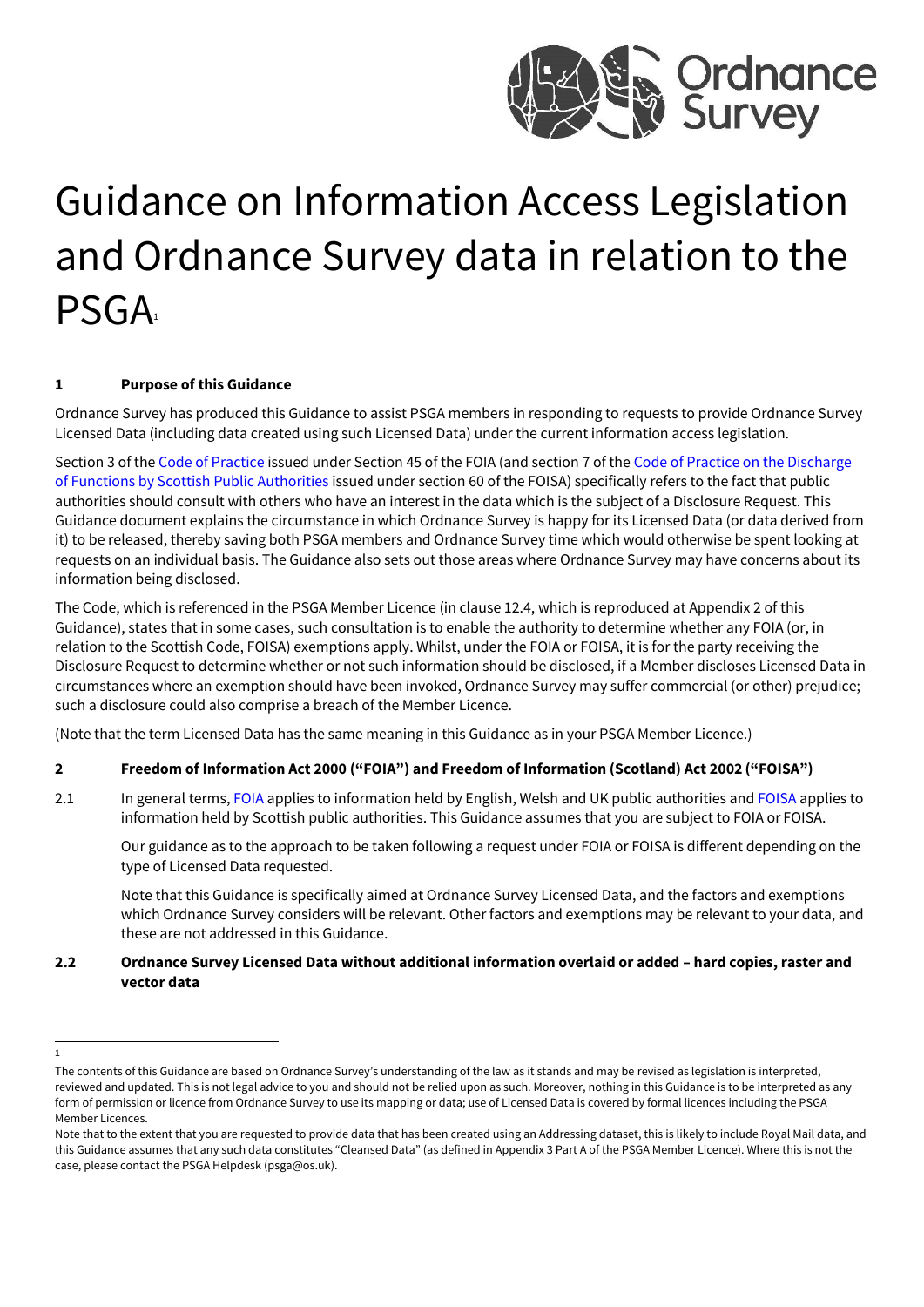If a request is made for Ordnance Survey Licensed Data (whether in hard copy, raster or vector format) (**Base Data**), that has not had any additional information added or overlaid by you, that request should be refused.

The Base Data is reasonably accessible to the applicant by other means, for example direct from Ordnance Survey or our licensed distributors, and is therefore exempt from the general right of access in accordance wit[h Section 21](http://www.legislation.gov.uk/ukpga/2000/36/section/21) of FOIA or [Section 25 o](https://www.legislation.gov.uk/asp/2002/13/section/25)f FOISA. The applicant may be directed to the Ordnance Survey website a[t www.os.co.uk.](http://www.os.co.uk/) Note that information can be reasonably accessible notwithstanding that payment is required. (The refusal may also be justified on the basis that the mapping is exempt because its disclosure would, or would be likely to, prejudice Ordnance Survey's commercial interests (see [Section 43 o](http://www.legislation.gov.uk/ukpga/2000/36/section/43)f FOIA or Section 33 of FOISA)).

#### **2.3 Data created using Ordnance Survey Licensed Data – all formats excluding vectorformat**

If a request is made for data created by you using Licensed Data (which may include environmental information as defined in the *[Environmental Information Regulations 2004](http://www.legislation.gov.uk/uksi/2004/3391/contents/made)* (**EIR**) or *[Environmental Information \(Scotland\)](https://www.legislation.gov.uk/ssi/2004/520/contents/made) [Regulations 2004](https://www.legislation.gov.uk/ssi/2004/520/contents/made) (***EISR**) – see section 3 below), then the first consideration is to determine the relevant terms on which Ordnance Survey licenses the relevant datasets to you.

#### *2.3.1 Minimal restrictions on disclosure*

**[OS OpenData](https://www.ordnancesurvey.co.uk/business-and-government/licensing/using-creating-data-with-os-products/os-opendata.html)** - if the data has been created using only OS OpenData™, you will be able to provide this data to any applicants under FOIA or FOISA without restriction, save only that you must acknowledge the source of the data as indicated in th[e Open Government Licence \(](http://www.nationalarchives.gov.uk/doc/open-government-licence/version/3/)**OGL**).

**Licensee's Data** - in the event that your created data does not incorporate or infringe any IPR in, and can be used independently of, the Licensed Data, such data will not be subject to the terms of your Member Licence (see clause 2.3 of the PSGA Member Licence) and can be provided to applicants without restriction.

**Free to Use Data** - if your data falls within the definition of Free to Use Data it can be provided to applicants with minimal restrictions (see clause 2.4 of the PSGA Member Licence).

**Open Release of Derived Data/Presumption to Publish** – if your data has been released under the provisions relating to Open Release of Derived Data (also known as the Presumption to Publish), it can be provided to applicants under FOIA or FOISA without restriction, save only that you must acknowledge the source of the data as indicated in th[e Open Government Licence \(](http://www.nationalarchives.gov.uk/doc/open-government-licence/version/3/)**OGL**) (see clause 2.5 of the PSGA Member Licence).

**Exempted Dataset** - if the relevant dataset has been granted an exemption pursuant to the Exemptions process (see clause 2.6 of the PSGA Member Licence), you will have been informed of more relaxed terms which apply to your dataset (likely to be based on the Open Government Licence).

#### *2.3.2 Release of data2 subject to Public Sector End User Licence*

Where none of the circumstances outlined in paragraph 2.3.1 above apply, the applicable licensing terms will be those set out in your Member Licence, in which case our guidance as to the appropriate response is as follows.

First, you should consider whether the requested data is reasonably accessible to the applicant by other means, which would make it exempt from the general right of access in accordance wit[h Section 21 o](http://www.legislation.gov.uk/ukpga/2000/36/section/21)f FOIA o[r Section 25 o](https://www.legislation.gov.uk/asp/2002/13/section/25)f FOISA. In particular, have you made the data available for public viewing on the internet (see paragraph 4.2.7 of Appendix 1 of the PSGA Member Licence)? If so, you should refuse to grant access to the data on this basis.

If the data is not reasonably accessible by other means, then there is a possibility that, where disclosure would be likely to prejudice Ordnance Survey's commercial interests, you would be entitled to refuse to disclose the data based o[n Section 43](http://www.legislation.gov.uk/ukpga/2000/36/section/43) of FOIA or [Section 33 o](https://www.legislation.gov.uk/asp/2002/13/section/33)f FOISA.

However, in the interests of ensuring open access to information, Ordnance Survey is happy for you to provide a single copy of the data to the applicant, provided the following requirements are fulfilled:

<sup>&</sup>lt;sup>2</sup> Please note that this paragraph does not apply in relation to Gazetteer Datasets created by you using any Licensed Data. Due to the increased risk to us and our Licensed Partners in relation to Gazetteer Datasets, we would request that you contact us wherever a request is received for the release of a Gazetteer Dataset.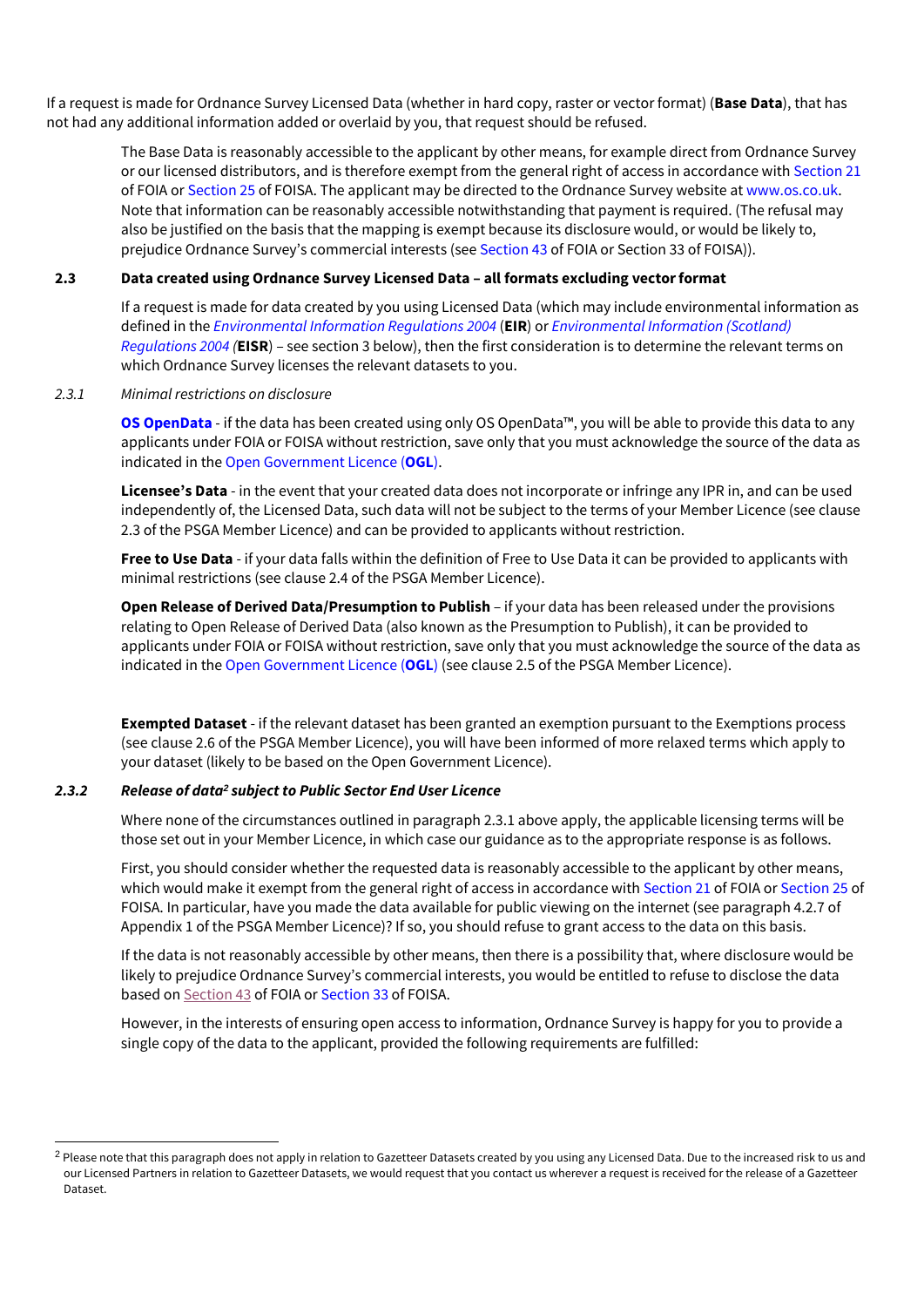- 2.3.2.1 the applicant must enter into a Public Sector End User Licence (as defined in Appendix 1 of the PSGA Member Licence) prior to receiving the data. The Public Sector End User Licence must be entered into either by signature of a hard copy or by click accepting the terms online (in which case, you must ensure that you retain relevant details of the licensee). (For the avoidance of doubt, Ordnance Survey agrees that, in respect of the definition of End User Purpose, your Core Business shall include responding to specific requests under FOIA or FOISA.)
- 2.3.2.2 the map must be supplied in hard copy paper form or in a raster format and you must use your reasonable endeavours to prevent third parties from being able to edit the map or from extracting Licensed Data from the map;
- 2.3.2.3 the map must be of an appropriate scale on which to view the requested information, preferably on no larger than A4 paper size, and must, so far as is practicable, only show the area requested; and
- 2.3.2.4 you must comply with all obligations in your PSGA Member Licence relating to End User Licensing, including, in particular, the map must contain the appropriate Crown copyright and database right acknowledgement and licence number.

Note that, when giving access to information under FOIA or FOISA, you cannot place any conditions or restrictions on that access, including for example requiring the requester to sign an agreement (such as the Public Sector End User Licence) before they are given access to the data. As such, the approach suggested under this paragraph 2.3.2 is, technically, a combination of (i) a refusal to disclose the requested data under FOIA or FOISA (relying on one of the exemptions, such a[s Section 43 u](https://www.legislation.gov.uk/ukpga/2000/36/section/43)nder FOIA o[r Section 33](https://www.legislation.gov.uk/asp/2002/13/section/33) under FOISA), and (ii) offering to provide access via an alternative route, namely, the Public Sector End User Licence, in accordance wit[h Section 16](https://www.legislation.gov.uk/ukpga/2000/36/section/16) of FOIA o[r Section 15](https://www.legislation.gov.uk/asp/2002/13/section/15) of FOISA (Duty to provide advice and assistance).

It is worth noting here that access to information under FOIA/FOISA (or EIR/EISR) would not give an automatic right to re-use that information, even in the absence of a Public Sector End User Licence. Most information supplied will be subject to copyright and/or database right, which gives the owner of that copyright and/or database right control over the copying, issuing to the public and publishing of that information. However, since our business is wholly dependent on the licensing of data, we are unable to rely solely on the protection afforded by copyright/database right law, and require the greater protection of the Public Sector End User Licence.

You may, of course, in addition to the above, allow inspection at your premises.

If, following your adoption of the above approach, the applicant is unsatisfied, please contact the PSGA [Helpdesk](mailto:psga@os.uk) with the details, as further guidance may be available.

# **2.4 Data created using Ordnance Survey Licensed Data – vectorformat**

Firstly, note that under FOIA or FOISA, in general the applicant requests and has a right to "information", rather than information in a particular format (i.e. digital or hard copy)[. Section 11 o](http://www.legislation.gov.uk/ukpga/2000/36/section/11)f FOIA/FOISA states that the public authority shall so far as reasonably practicable provide the information in the form requested, but can take into account all the circumstances of the request.

However, it is likely that in some cases an applicant will specifically request that Ordnance Survey Licensed Data (including data you have created using Licensed Data) be provided in a digital format. Such requests should generally be refused, and instead an offer be made to provide the information in an alternative (i.e. hard copy or raster) format.

The reason for the refusal of requests for data in a digital format is that the provision of data in digital form would potentially prejudice Ordnance Survey's commercial interests and therefore be exempt under [Section 43 o](https://www.legislation.gov.uk/ukpga/2000/36/section/43)f FOIA or [Section 33 o](https://www.legislation.gov.uk/asp/2002/13/section/33)f FOISA. This is because the nature of vector data allows it to be relatively easily exploited. Such exploitation could substitute data provided by Ordnance Survey or our licensed partners, and therefore undermine our revenues.

However, if you believe that the nature of the data is such that its disclosure would be unlikely to prejudice Ordnance Survey's commercial interests, or that disclosure would be supported by particular public interest considerations, and therefore that the [Section 43 e](http://www.legislation.gov.uk/ukpga/2000/36/section/43)xemption under FOIA or [Section 33 u](https://www.legislation.gov.uk/asp/2002/13/section/33)nder FOISA should not apply, you may seek further specific guidance by contacting the PSG[A Helpdesk.](mailto:psga@os.uk)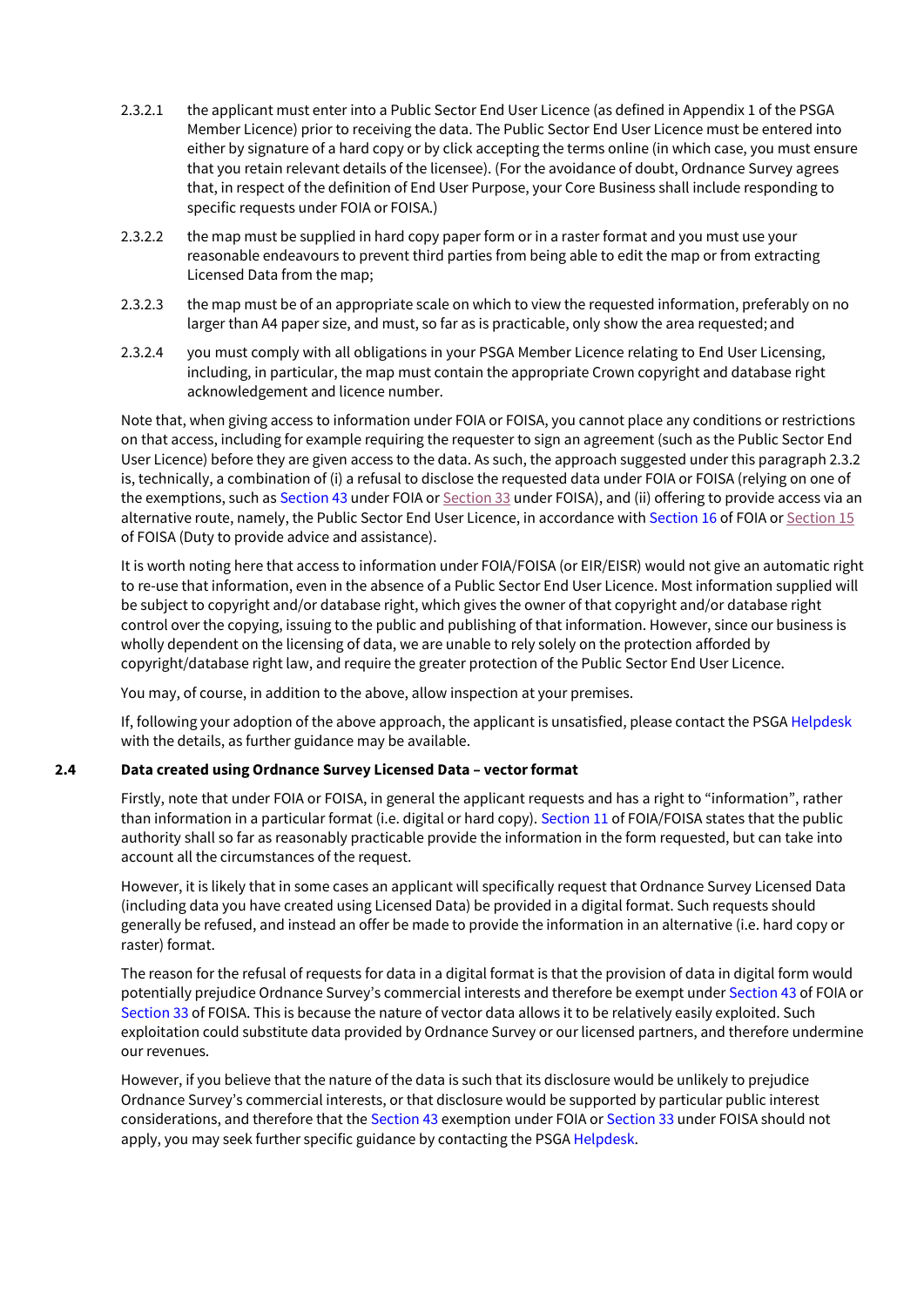Ordnance Survey requests that you do not disclose any vector data without the prior written approval of Ordnance Survey. As noted in section 1 above, whilst, under the FOIA or FOISA, it is for the party receiving the Disclosure Request to determine whether or not such information should be disclosed, if a Member discloses Licensed Data in circumstances where an exemption should have been invoked, Ordnance Survey may suffer commercial (or other) prejudice, and such a disclosure could also comprise a breach of the Member Licence.

#### **2.5 Amendments to FOIA made by Protection of Freedoms Act 2012 – datasets**

In September 2013, a number of changes to FOIA (made by the *[Protection of Freedoms Act 2012](http://www.legislation.gov.uk/ukpga/2012/9/contents/enacted)*) came into effect. Amongst other changes, new Sections 11(1A), 11(5), 11A and 11B were introduced, all concerning access to "datasets".

None of these changes impacts the guidance set out above. This is because any data you create using Ordnance Survey data will be unlikely to fall within the definition of dataset in Section 11(5) of FOIA. In addition, note that Section 11A only applies (i) to datasets which are a "relevant copyright work" as defined in Section 11A(8), and (ii) where the relevant public authority is the only owner of the relevant copyright work; the relevant data is unlikely to fulfil either of these conditions.

# **3 Environmental Information Regulations 2004 ("EIR") and Environmental Information (Scotland)Regulations 2004 ("EISR")**

3.1 You may be requested to provide information to applicants under the EIR or EISR. This legislation confers on relevant public bodies a duty to make certain environmental information available to the public on request.

#### **3.2 Base Data**

We believe that Ordnance Survey Base Data will not generally fall within the definition of environmental information. Our mapping states the location of an object within the environment and what that object might constitute; it does not provide information on "the state of the elements of the environment" or "factors, such as substances, energy, noise, radiation or waste" (see [Section 2\(1\) o](http://www.legislation.gov.uk/uksi/2004/3391/regulation/2/made)f the EIR or EISR). For example, an Ordnance Survey map will show the position of a river but will not state whether it is polluted or not. Therefore, a request for Base Data under the EIR or EISR will not usually fall within the scope of the legislation, and should be refused.

# **3.3 Data Created by you using Licensed Data<sup>3</sup>**

If a request is made under the EIR or EISR for data created by you using Licensed Data, you should:

- 3.3.1 first, consider whether the data may be made available with no or minimal restrictions, as outlined in paragraph 2.3.1 above;
- 3.3.2 if the circumstances outlined in paragraph 2.3.1 do not apply, you should consider whether the requested data is publicly available and easily accessible (albeit in another format) to the applicant (se[e Section 6 o](http://www.legislation.gov.uk/uksi/2004/3391/regulation/6/made)f the EIR or EISR). If so, you should refuse to disclose the requested data;
- 3.3.3 if paragraph 3.3.2 does not apply, Ordnance Survey would not object to the supply of the data in hard copy or raster format on the same basis as set out in paragraph 2.3.1 to 2.3.4 above. In the case of vector data, you should refuse access for the reasons stated in paragraph 2.4 above, and offer instead to make the data available in hard copy or raster format (see Section  $6(1)(a)$  of the EIR or EISR).

However, if you believe that the nature of the data is such that Ordnance Survey would not object to its being provided in vector format, and therefore insisting on providing the information in hard copy or raster format would not be reasonable, please contact the PSGA [Helpdesk w](mailto:psga@os.uk)ith the details, as further guidance may be available. Ordnance Survey may well be happy for the data to be released, or we may ask that you invoke Section 11(5)(c) of the EIR or 10(5)(c) of the EISR (if release of the information will adversely affect our intellectual property rights). In any event, Ordnance Survey requests that you do not disclose any vector data without our prior written approval. (As noted in relation to paragraph 2.4 above, whilst it is the Member's responsibility to determine whether or not requested information should be disclosed, if a Member discloses Licensed Data in circumstances where an exemption should have been invoked, Ordnance Survey may suffer commercial (or other) prejudice, and such a disclosure could also comprise a breach of the Member Licence.)

<sup>&</sup>lt;sup>3</sup> As per previous footnote, this paragraph 3.3 does not apply in relation to Gazetteer Datasets created by you using any Licensed Data.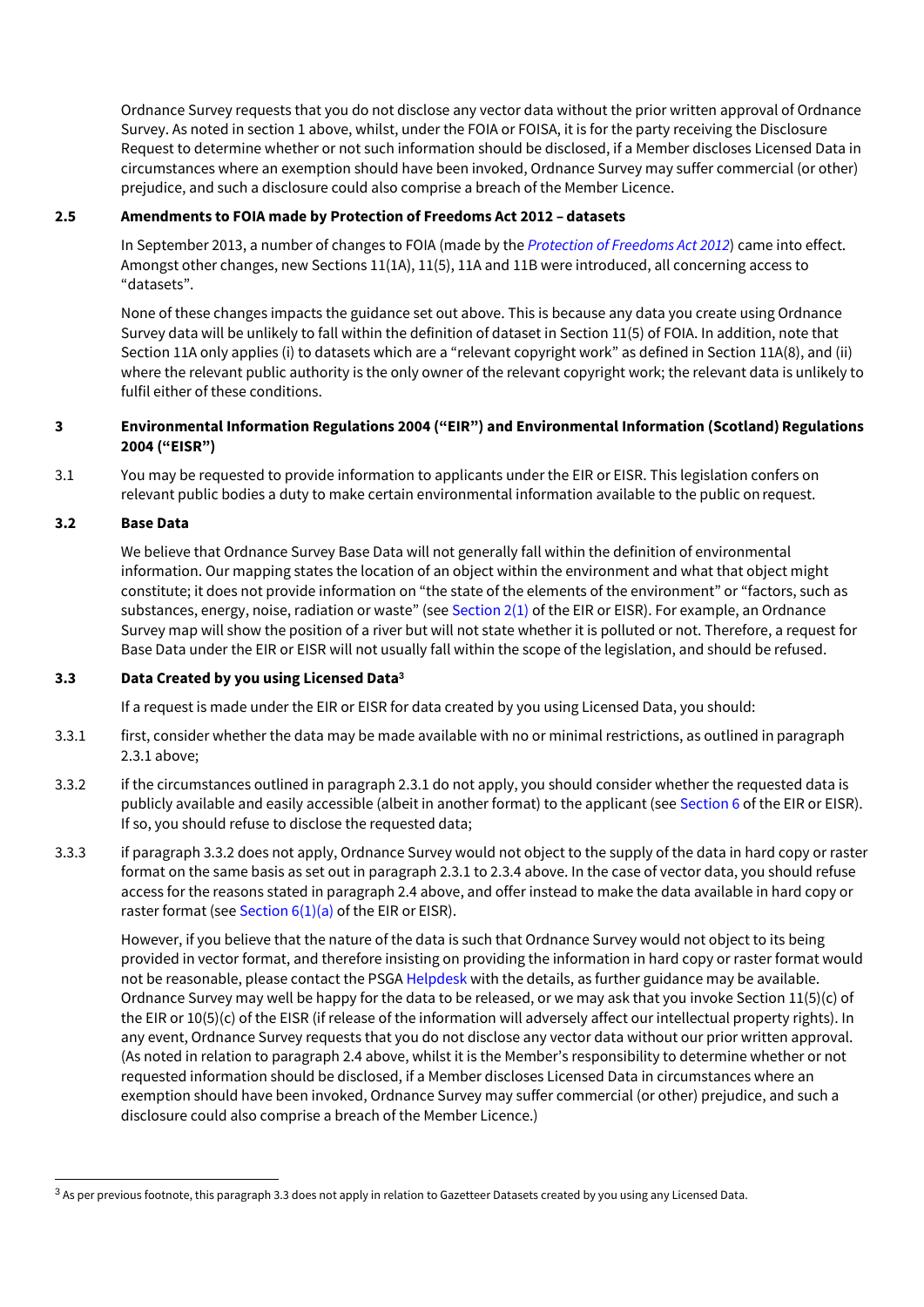- 3.4 Note that this Guidance is specifically aimed at Ordnance Survey Licensed Data, and the factors which Ordnance Survey considers will be relevant. In relation to your own data you should also consider the general exceptions to your duty to disclose, which are contained i[n Section 12 o](http://www.legislation.gov.uk/uksi/2004/3391/regulation/12/made)f the EIR an[d Section 10 o](https://www.legislation.gov.uk/ssi/2004/520/regulation/10/made)f the EISR, and which are not addressed in this Guidance.
- 3.5 You may, in addition, allow inspection of relevant Licensed Data at your premises.

# **4 Re-use of Public Sector Information Regulations 2015**

- 4.1 The *[Re-use of Public Sector Information Regulations 2015](http://www.legislation.gov.uk/uksi/2005/1515/introduction/made)* (**PSI Regulations**) allow public sector information to be reused for commercial purposes.
- 4.2 The PSI Regulations do not apply to information in which a third party owns relevant intellectual property. All Ordnance Survey data should be treated by you as third party intellectual property. Requests under the PSI Regulations for re-use of Ordnance Survey mapping and digital data or information containing such mapping or data should (save where the only relevant ordnance Survey data is OS OpenData) therefore be refused in accordance with Section  $5(1)(b)$  of the PSI Regulations and referred to Ordnance Survey.

If our views of the relevant legislation change then we may reissue this document. However, if you are in any doubt about the matters referred to above then we would suggest that you consult your legal advisers. Guidance is also available from th[e National Archives a](https://www.nationalarchives.gov.uk/information-management/re-using-public-sector-information/)nd th[e Information Commissioner o](https://ico.org.uk/for-organisations/guide-to-freedom-of-information/)r th[e Scottish Information Commissioner .](https://www.itspublicknowledge.info/home/ScottishInformationCommissioner.aspx)

#### **August 2020**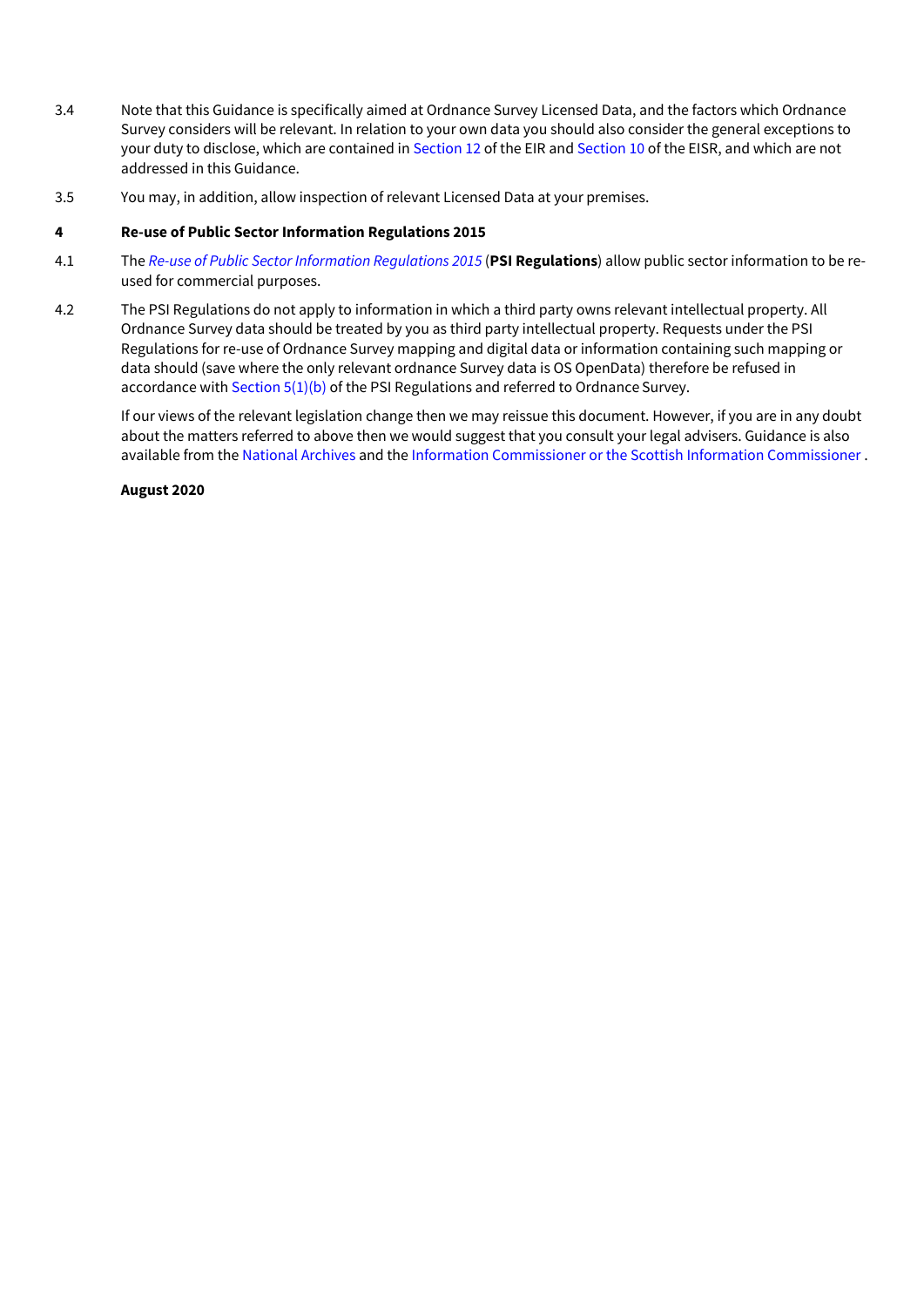# **Appendix 1 Examples of Requests for Disclosure under Public Access Information**

**The examples below have been compiled from typical enquiries submitted to Ordnance Survey by PSGA members. If you have any further examples of Requests for Disclosure that could be included in the next version of this Guidance, please forward them to the PSGA Helpdesk (**[psga@os.uk\)](mailto:psga@os.uk)**.**

- Q1. *A request to find out the boundary of a landscape policy area - would it be possible to provide hard copy or pdf of the derived outline (free to use?) against OS PSGA background mapping?*
- A1 If you consider the derived data and the background mapping to be:
	- OS OpenData
	- Your Data
	- Free to Use Data
	- Derived Data you've previously you've openly via the Presumption to Publish process
	- Exempted data

then you can provide the data with minimal restrictions. If not, then you can use the Public Sector End User Licence to supply the data in limited form, raster format or hard copy only. Paragraphs 2.3.1 and 2.3.2 give more details.

- Q2. *A request to find out the boundary of all Example County Council (ECC) owned buildings - would it be possible to provide hard copy or pdf of the derived outlines (largely snapped to MasterMap buildings) against OS backgroundmapping?*
- A2. The data could be provided in hard copy or raster format under a Public Sector End User Licence, as set out in paragraph 2.3.2 above.
- Q3. *A request for a copy of the dataset of all ECC landscape policy areas - would it be possible to provide the actual data?*
- A3 We would require further detail about the data supply format to give a definitive response. Assuming the data is a map, if it is covered by any of the circumstances in paragraph 2.3.1 above, then you will be able to provide the data with minimal restrictions (again see paragraph 2.3.1 above). If not covered by any of the circumstances in paragraph 2.3.1, then you will be permitted to supply the data (in hard copy or raster format) under a Public Sector End User Licence, on the basis outlined in paragraph 2.3.2 above.
- Q4. *A request for a copy of the dataset of all ECC owned buildings (largely snapped to MasterMap buildings) - would it be possible to provide the actual data?*
- A4. We would require further detail on the form of the actual data to be able to give a definitive response. On the assumption that the data is in the form of a map, the data could be provided in hard copy or raster format under a Public Sector End User Licence, as set out in paragraph 2.3.2 above.
- Q5. *A request for a list of postcodes within a designated area.*
- A5. This information is available under OS OpenData or from other suppliers, and therefore the exemption in Section 21 of the FOIA (or section 25 of the FOISA) applies, and the request should be refused.
- Q6. *A request for a list of addresses within a designated area.*
- A6. Addresses are available from, inter alia, Royal Mail, Ordnance Survey, and a number of Ordnance Survey's licensed partners. Therefore, the exemption in Section 21 of the FOIA (or section 25 of the FOISA) applies, and the request should be refused.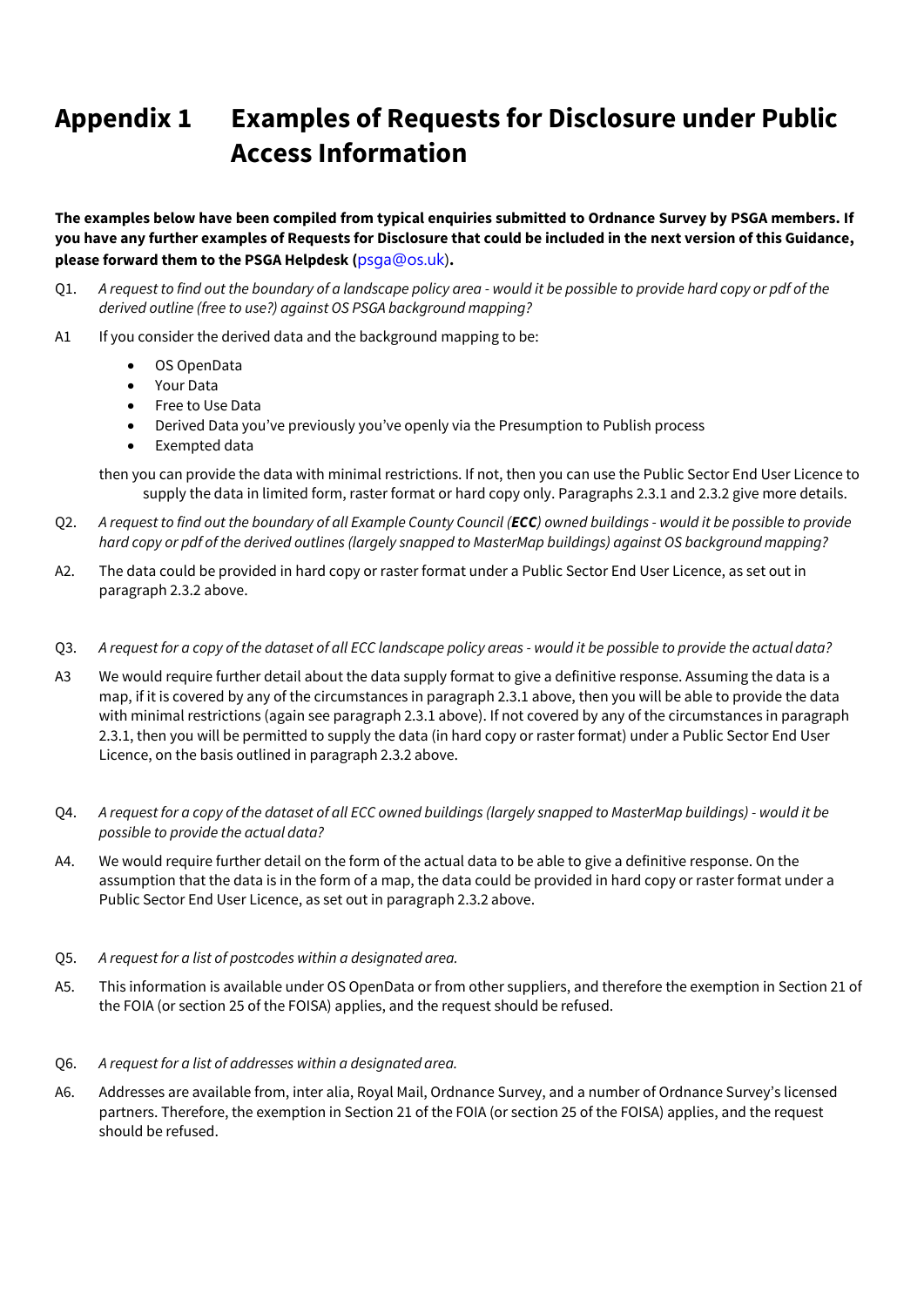- Q7. A request for a dataset that indicates the centrelines of all the roads, along with additional attribution; such as the road name, its ID number, road class (e.g. A, B or C), status (i.e. 'Adopted' or 'Unadopted'), etc. either as a single supply or with regular updates.
- A7 The concern with this example is that the road centreline geometry, and/or the attribution, may have been taken directly from the OS MasterMap Highways Road Network product (and/or its predecessor products ITNand/or OSCAR). If that is so, then you will be able to decline the request on the basis that the information is reasonably accessible to the applicant by other means, namely direct from Ordnance Survey or from our licensed partners; such information is exempt from the general right of access in accordance with Section 21 of the FOIA (or section 25 of the FOISA).

If the data were not exempt under Section 21 of the FOIA (or section 25 of the FOISA), we would ordinarily be happy for a raster or hard copy version of the data to be released under the terms of the Public Sector End UserLicence. However, since such licence only permits use in support of the licensing council's Core Business, and expressly prohibits the end user from making the data available to third parties (without Ordnance Survey's express consent), it may be that the applicant may not want to take the data on such terms.

If the applicant specifically requests vector data, then Ordnance Survey's position is that this will substantially prejudice our commercial interests, and so the request should be refused under Section 43 of the FOIA (or Section 33 of the FOISA).